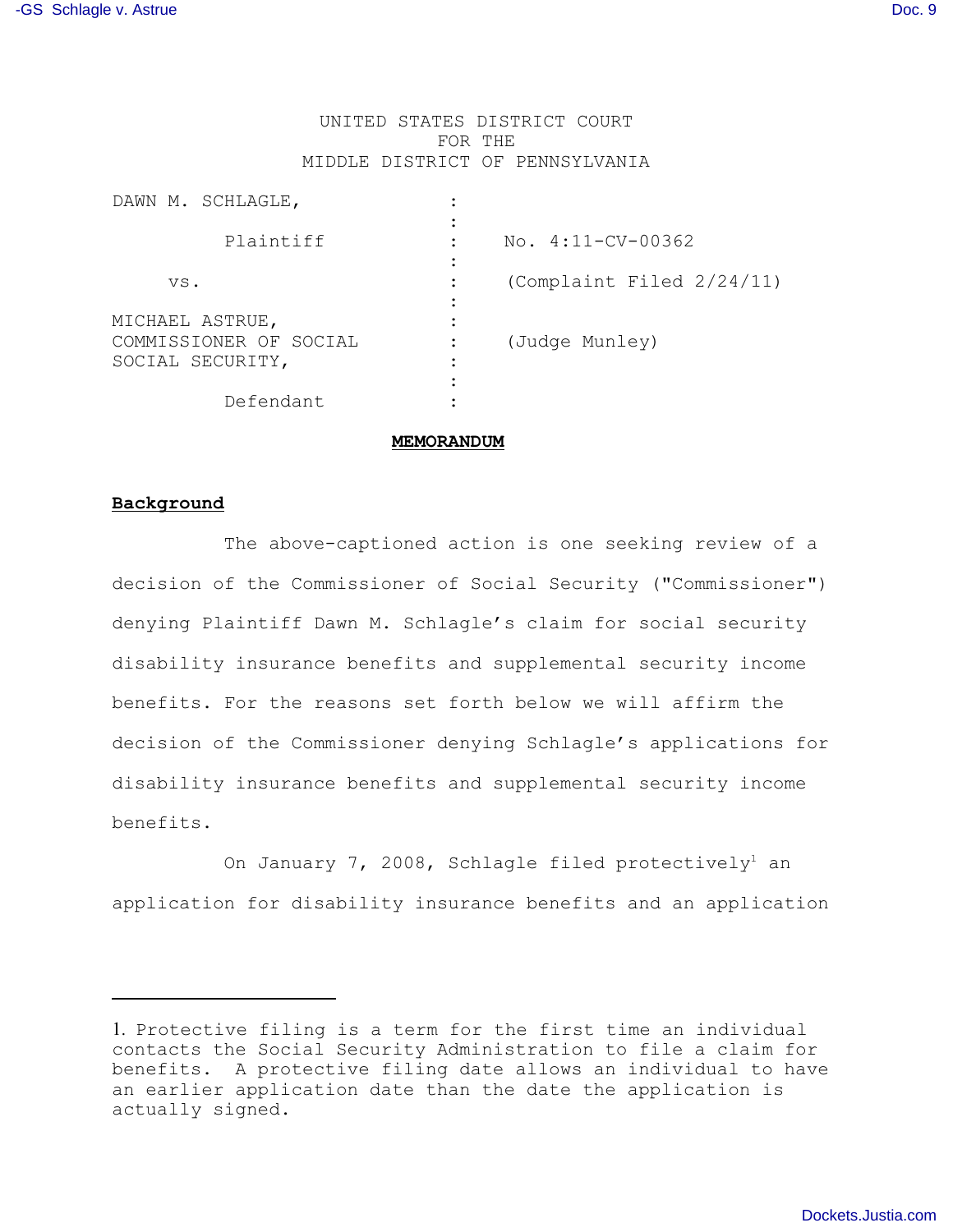for supplemental security income benefits. Tr. 50, 87-93 and 109.<sup>2</sup> On July 17, 2008, the Bureau of Disability Determination<sup>3</sup> denied Schlagle's applications. Tr. 52-60. On August 28, 2008, Schlagle requested a hearing before an administrative law judge. Tr. 61. After about 11 months had passed, a hearing before an administrative law judge was held on November 18, 2009. Tr. 25-48. On January 20, 2010, the administrative law judge issued a decision denying Schlagle's applications. Tr. 13-20. On March 5, 2010, Schlagle requested that the Appeals Council review the administrative law judge's decision and on January 14, 2011, the Appeals Council concluded that there was no basis upon which to grant Schlagle's request for review. Tr. 1-5. Thus, the administrative law judge's decision stood as the final decision of the Commissioner.

Schlagle then filed a complaint in this court on February 24, 2011. Supporting and opposing briefs were submitted and the appeal<sup>4</sup> became ripe for disposition on July 19, 2011, when

<sup>2.</sup> References to "Tr. " are to pages of the administrative record filed by the Defendant as part of his Answer on May 6, 2011.

<sup>3.</sup> The Bureau of Disability Determination is an agency of the Commonwealth of Pennsylvania which initially evaluates applications for disability insurance benefits and supplemental security income benefits on behalf of the Social Security Administration. Tr. 52 and 56.

<sup>4.</sup> Under the Local Rules of Court "[a] civil action brought to review a decision of the Social Security Administration denying a claim for social security disability benefits" is "adjudicated as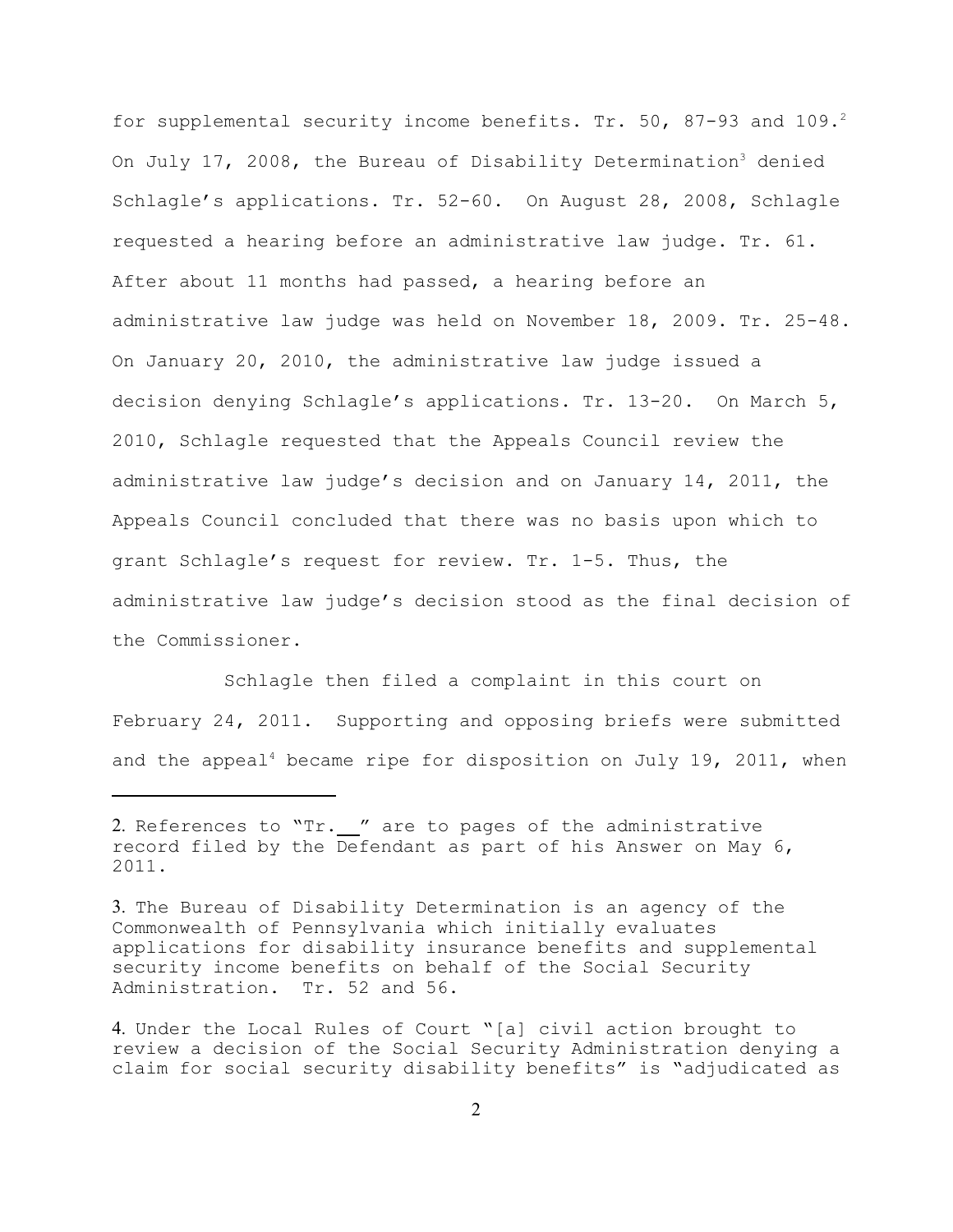Schlagle filed a reply brief.

Disability insurance benefits are paid to an individual if that individual is disabled and "insured," that is, the individual has worked long enough and paid social security taxes. The last date that a claimant meets the requirements of being insured is commonly referred to as the "date last insured." It is undisputed that Schlagle met the insured status requirements of the Social Security Act through December 31, 2010. Tr. 14-15, 98 and 109.

Supplemental security income is a federal income supplement program funded by general tax revenues (not social security taxes). It is designed to help aged, blind or other disabled individuals who have little or no income.

Schlagle was born in the United States on December 30, 1966. Tr. 19, 28, 87, 109 and 203. Schlagle has the equivalent of a high school education, and can read, write, speak and understand the English language and perform basic mathematical functions. Tr. 30, 112, 117 and 230. Schlagle completed 12 years of formal education but did not graduate from high school. Tr. 230. Schlagle completed training to become a certified nursing assistant in 1997 and obtained a General Equivalency Diploma in 2007. Tr. 117. During her elementary and secondary schooling Schlagle attended regular education classes. Tr. 117.

an appeal." M.D.Pa. Local Rule 83.40.1.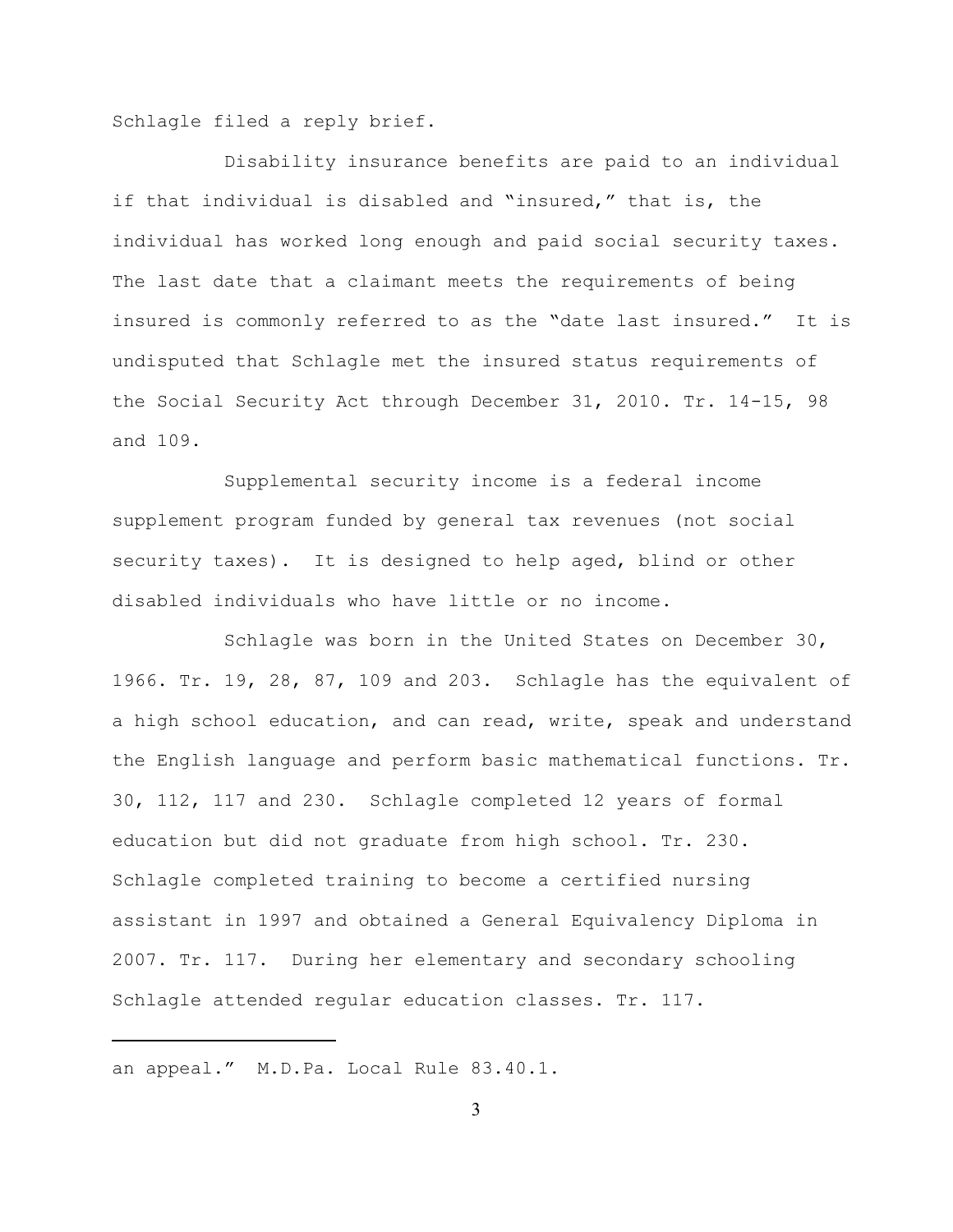Schlagle's past relevant employment<sup>5</sup> was as a certified nursing assistant which was described by a vocational expert as semi-skilled, medium work, as generally performed in the economy and very heavy work<sup>6</sup> as actually performed by Schlagle.<sup>7</sup> Tr. 44.

5. Past relevant employment in the present case means work performed by Schlagle during the 15 years prior to the date her claim for disability was adjudicated by the Commissioner. 20 C.F.R. §§ 404.1560 and 404.1565.

6. The terms sedentary, light, medium, heavy and very heavy work are defined in the regulations of the Social Security Administration as follows:

> (a) *Sedentary work*. Sedentary work involves lifting no more than 10 pounds at a time and occasionally lifting or carrying articles like docket files, ledgers, and small tools. Although a sedentary job is defined as one which involves sitting, a certain amount of walking and standing is often necessary in carrying out job duties. Jobs are sedentary if walking and standing are required occasionally and other sedentary criteria are met.

> (b) *Light work*. Light work involves lifting no more than 20 pounds at a time with frequent lifting or carrying of objects weighing up to 10 pounds. Even though the weight lifted may be very little, a job is in this category when it requires a good deal of walking or standing, or when it involves sitting most of the time with some pushing and pulling of arm or leg controls. To be considered capable of performing a full or wide range of light work, you must have the ability to do substantially all of these activities. If someone can do light work, we determine that he or she can also do sedentary work, unless there are additional limiting factors such as loss of fine dexterity or inability to sit for long periods of time.

> (c) *Medium work*. Medium work involves lifting no more than 50 pounds at a time with frequent lifting or carrying of objects weighing up to 25 pounds. If someone can do medium work, we determine that he or she can do sedentary and light work.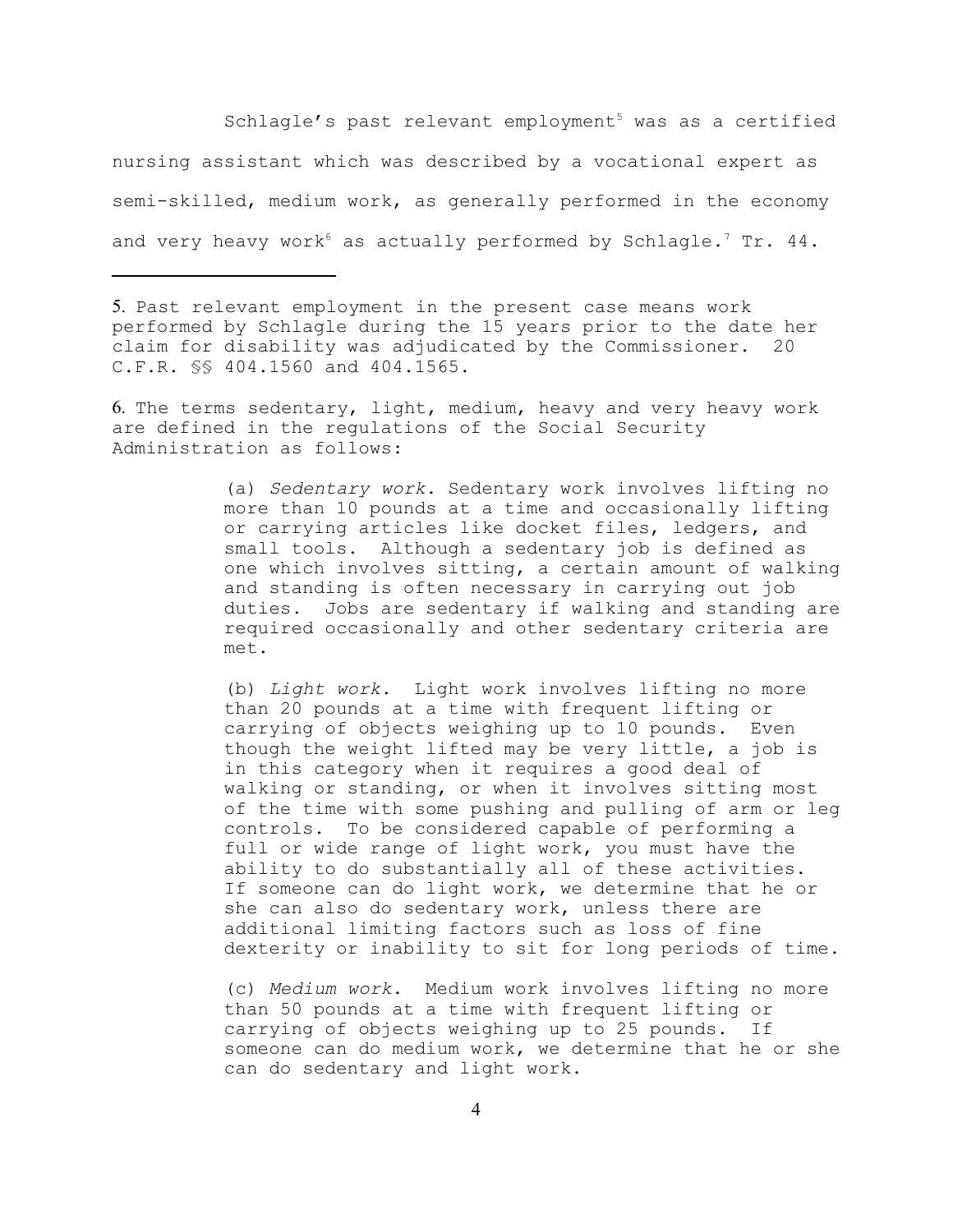Schlagle's history of employment and earnings spans 19 years. Records of the Social Security Administration reveal that Schlagle had earnings in the years 1985 (\$1845.03), 1986 (\$130.00), 1987 (\$281.75), 1989 (\$1676.14), 1990 (\$6193.21), 1991 (\$4547.73), 1993 (\$1820.06), 1995 (\$862.01), 1996 (\$6912.34), 1997 (\$15097.30), 1998 (\$12327.80), 1999 (\$10331.30), 2000 (\$17572.50), 2001 (\$27297.56), 2002 (\$26843.47), 2003 (\$17696.37), 2004 (\$17590.47), and 2005 (\$13810.75). Tr. 99. Schlagle's total earnings were \$182,843.53. Id. Schlagle has not worked since September 6, 2005. Tr. 31.

Schlagle claims that she became disabled on September 13, 2007, because of degenerative disc disease, low back pain and

(e) *Very heavy work*. Very heavy work involves lifting objects weighing more than 100 pounds at a time with frequent lifting or carrying of objects weighing 50 pounds or more. If someone can do very heavy work, we determine that he or she can also do heavy, medium, light and sedentary work.

20 C.F.R. §§ 404.1567 and 416.967.

7. Schlagle also appears to have non-relevant employment as a cashier and waitress. Tr. 70.

<sup>(</sup>d) *Heavy work*. Heavy work involves lifting no more than 100 pounds at a time with frequent lifting or carrying of objects weighing up to 50 pounds. If someone can do heavy work, we determine that he or she can also do medium, light, and sedentary work.

<sup>8.</sup> Schlagle was 40 years of age on the alleged disability onset date and 42 years of age at the time of the administrative law judge's hearing held on November 18, 2009. Schlagle is considered a "younger individual" whose age would not seriously impact her ability to adjust to other work. 20 C.F.R. §§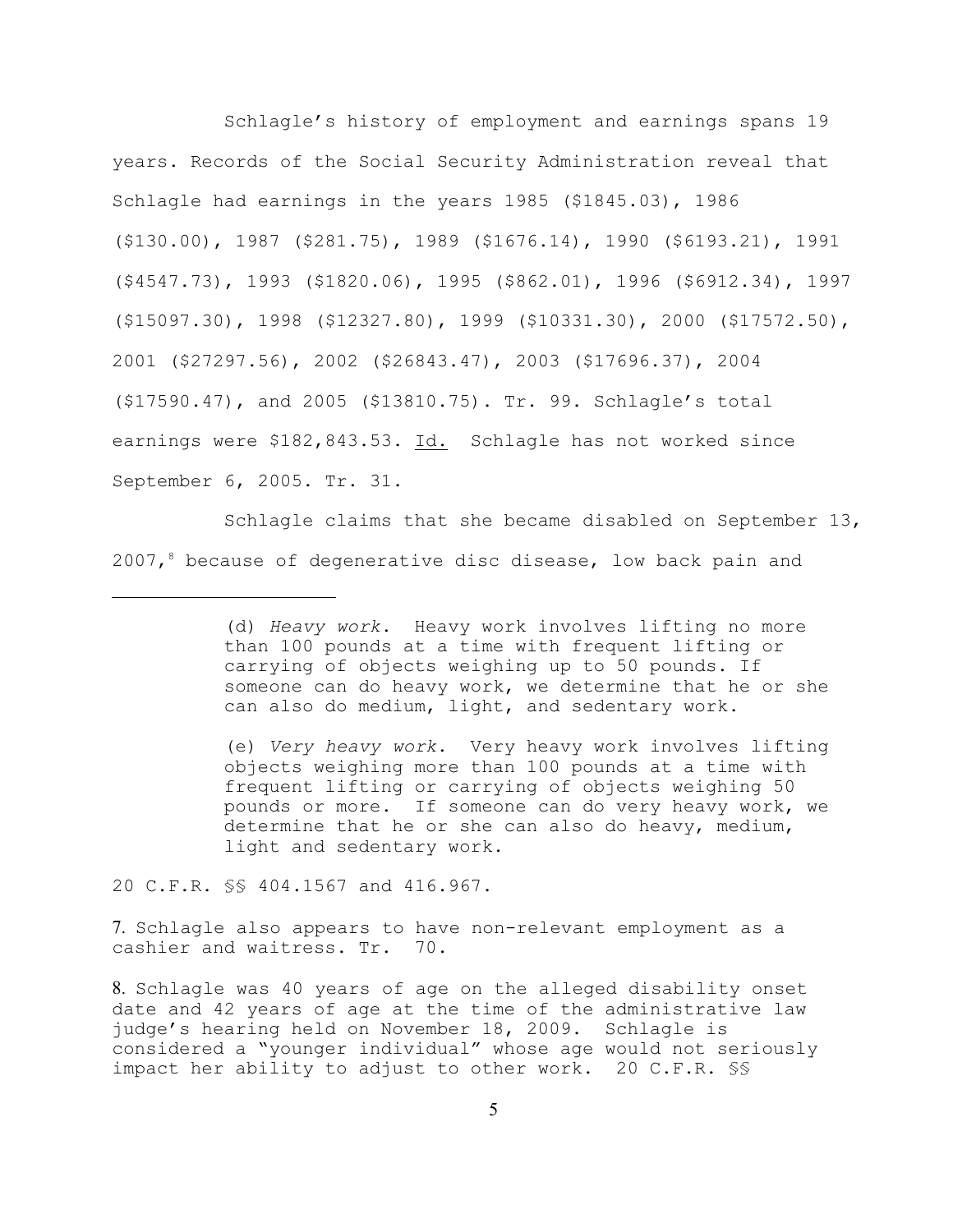depression. Tr. 112. She also contends that she cannot sit or stand for very long and that the medications which she takes make her drowsy. Id. The impetus for the alleged disabling impairments was a work injury sustained on August 28, 2005. Tr. 113. Schlagle testified during the administrative proceedings that she received worker's compensation benefits for that alleged work injury up until May of 2007. Tr. 31.

## **STANDARD OF REVIEW**

When considering a social security appeal, we have plenary review of all legal issues decided by the Commissioner. See Poulos v. Commissioner of Social Security, 474 F.3d 88, 91 (3d Cir. 2007); Schaudeck v. Commissioner of Social Sec. Admin., 181 F.3d 429, 431 (3d Cir. 1999); Krysztoforski v. Chater, 55 F.3d 857, 858 (3d Cir. 1995). However, our review of the Commissioner's findings of fact pursuant to 42 U.S.C.  $\frac{1}{5}$  405(q) is to determine whether those findings are supported by "substantial evidence." Id.; Brown v. Bowen, 845 F.2d 1211, 1213 (3d Cir. 1988); Mason v. Shalala, 994 F.2d 1058, 1064 (3d Cir. 1993). Factual findings which are supported by substantial evidence must be upheld. 42 U.S.C. §405(g); Fargnoli v. Massanari, 247 F.3d 34, 38 (3d Cir. 2001)("Where the ALJ's findings of fact are supported by substantial evidence, we are bound by those findings, even if we would have decided the factual inquiry differently."); Cotter v. Harris, 642 F.2d 700, 704 (3d Cir. 1981)("Findings of fact

404.1563(c) and 416.963(c).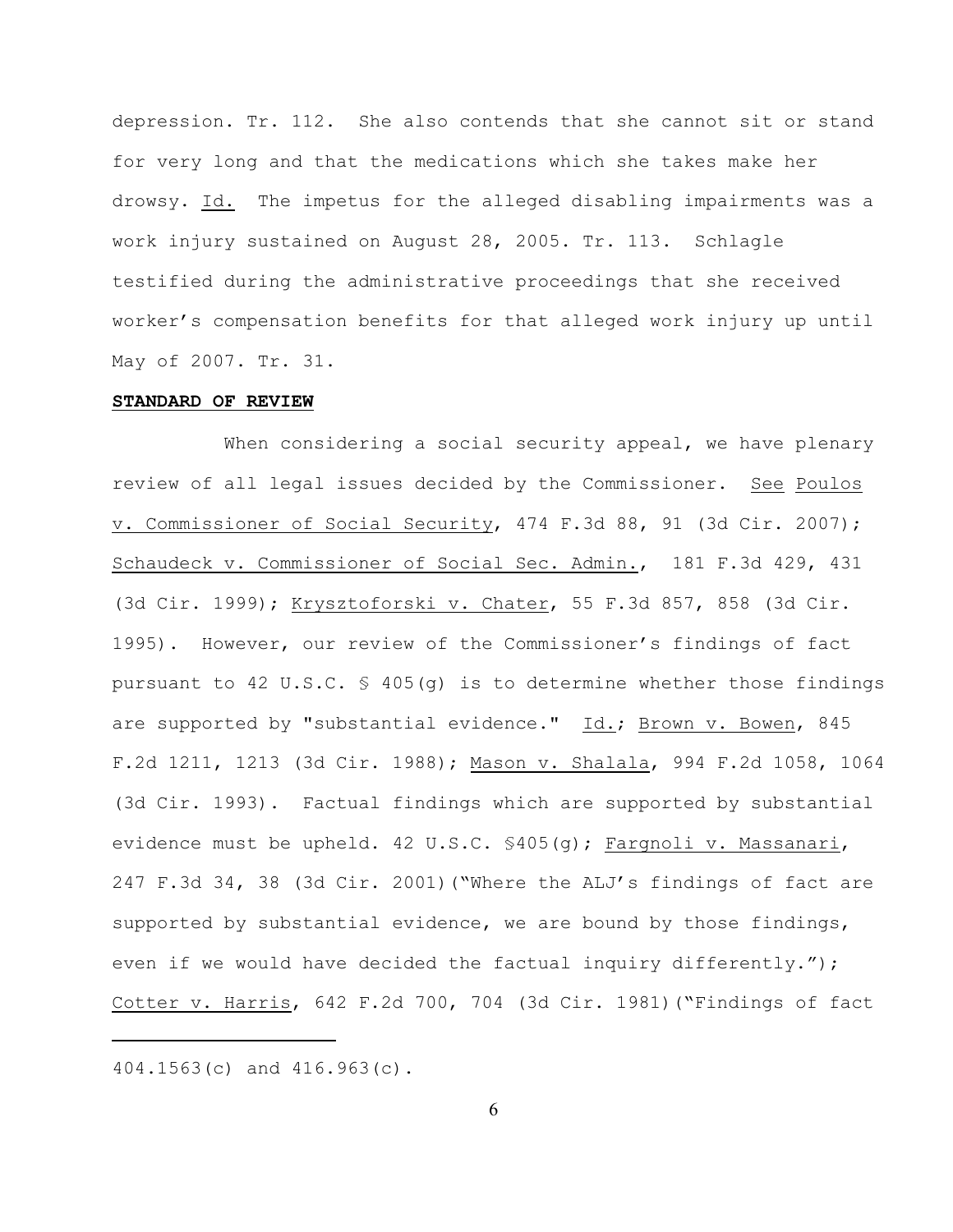by the Secretary must be accepted as conclusive by a reviewing court if supported by substantial evidence."); Keefe v. Shalala, 71 F.3d 1060, 1062 (2d Cir. 1995); Mastro v. Apfel, 270 F.3d 171, 176 (4th Cir. 2001); Martin v. Sullivan, 894 F.2d 1520, 1529 & 1529 n.11 (11th Cir. 1990).

Substantial evidence "does not mean a large or considerable amount of evidence, but 'rather such relevant evidence as a reasonable mind might accept as adequate to support a conclusion.'" Pierce v. Underwood, 487 U.S. 552, 565 (1988)(quoting Consolidated Edison Co. v. N.L.R.B., 305 U.S. 197, 229 (1938)); Johnson v. Commissioner of Social Security, 529 F.3d 198, 200 (3d Cir. 2008); Hartranft v. Apfel, 181 F.3d 358, 360 (3d Cir. 1999). Substantial evidence has been described as more than a mere scintilla of evidence but less than a preponderance. Brown, 845 F.2d at 1213. In an adequately developed factual record substantial evidence may be "something less than the weight of the evidence, and the possibility of drawing two inconsistent conclusions from the evidence does not prevent an administrative agency's finding from being supported by substantial evidence." Consolo v. Federal Maritime Commission, 383 U.S. 607, 620 (1966).

Substantial evidence exists only "in relationship to all the other evidence in the record," Cotter, 642 F.2d at 706, and "must take into account whatever in the record fairly detracts from its weight." Universal Camera Corp. v. N.L.R.B., 340 U.S. 474, 488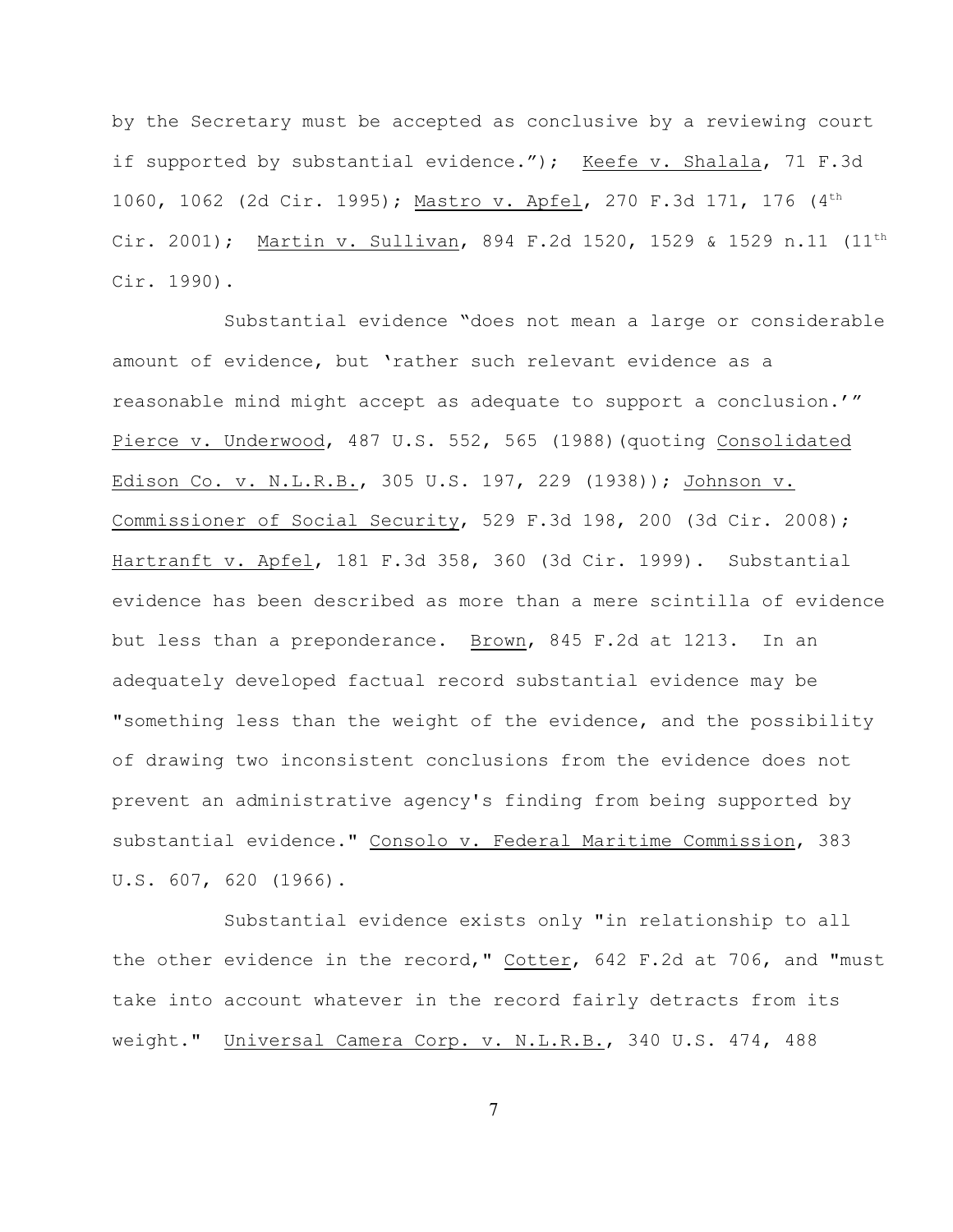(1971). A single piece of evidence is not substantial evidence if the Commissioner ignores countervailing evidence or fails to resolve a conflict created by the evidence. Mason, 994 F.2d at 1064. The Commissioner must indicate which evidence was accepted, which evidence was rejected, and the reasons for rejecting certain evidence. Johnson, 529 F.3d at 203; Cotter, 642 F.2d at 706-707. Therefore, a court reviewing the decision of the Commissioner must scrutinize the record as a whole. Smith v. Califano, 637 F.2d 968, 970 (3d Cir. 1981); Dobrowolsky v. Califano, 606 F.2d 403, 407 (3d Cir. 1979).

#### **SEQUENTIAL EVALUATION PROCESS**

To receive disability benefits, the plaintiff must demonstrate an "inability to engage in any substantial gainful activity by reason of any medically determinable physical or mental impairment which can be expected to result in death or which has lasted or can be expected to last for a continuous period of not less than 12 months."  $42 \text{ U.S.C. } $ 432 \text{ (d) (1) (A)}.$  Furthermore,

> [a]n individual shall be determined to be under a disability only if his physical or mental impairment or impairments are of such severity that he is not only unable to do his previous work but cannot, considering his age, education, and work experience, engage in any other kind of substantial gainful work which exists in the national economy, regardless of whether such work exists in the immediate area in which he lives, or whether a specific job vacancy exists for him, or whether he would be hired if he applied for work. For purposes of the preceding sentence (with respect to any individual), "work which exists in the national economy" means work which exists in significant numbers either in the region where such individual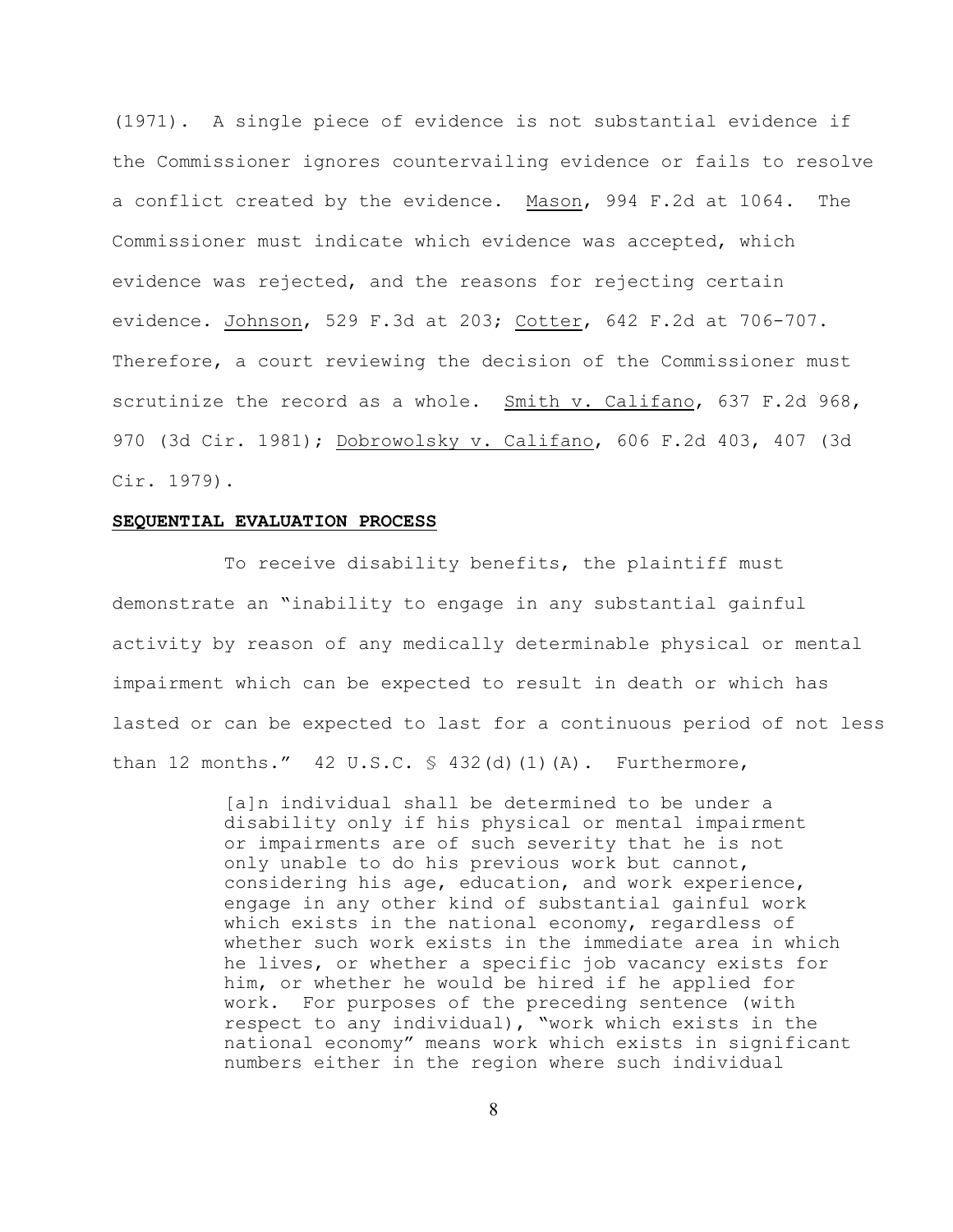lives or in several regions of the country.

42 U.S.C. § 423(d)(2)(A).

The Commissioner utilizes a five-step process in evaluating disability insurance and supplemental security income claims. See 20 C.F.R. §404.1520 and 20 C.F.R. § 416.920; Poulos, 474 F.3d at 91-92. This process requires the Commissioner to consider, in sequence, whether a claimant (1) is engaging in substantial gainful activity,  $9$ (2) has an impairment that is severe or a combination of impairments that is severe,  $10$  (3) has an impairment or combination of impairments

9. If the claimant is engaging in substantial gainful activity, the claimant is not disabled and the sequential evaluation proceeds no further. Substantial gainful activity is work that "involves doing significant and productive physical or mental duties" and "is done (or intended) for pay or profit." 20 C.F.R. § 404.1510 and 20 C.F.R. § 416.910.

10. The determination of whether a claimant has any severe impairments, at step two of the sequential evaluation process, is a threshold test. 20 C.F.R. §§ 404.1520(c) and 416.920(c). If a claimant has no impairment or combination of impairments which significantly limits the claimant's physical or mental abilities to perform basic work activities, the claimant is "not disabled" and the evaluation process ends at step two. Id. If a claimant has any severe impairments, the evaluation process continues. 20 C.F.R.  $\S$  404.1520(d) – (g) and 416.920(d) – (g). Furthermore, all medically determinable impairments, severe and non-severe, are considered in the subsequent steps of the sequential evaluation process. 20 C.F.R. §§ 404.1523, 404.1545(a)(2), 416.923 and 416.945(a)(2). An impairment significantly limits a claimant's physical or mental abilities when its effect on the claimant to perform basic work activities is more than slight or minimal. Basic work activities include the ability to walk, stand, sit, lift, carry, push, pull, reach, climb, crawl, and handle. 20 C.F.R. § 404.1545(b). An individual's basic mental or nonexertional abilities include the ability to understand, carry out and remember simple instructions, and respond appropriately to supervision, coworkers and work pressures. 20 C.F.R. § 1545(c).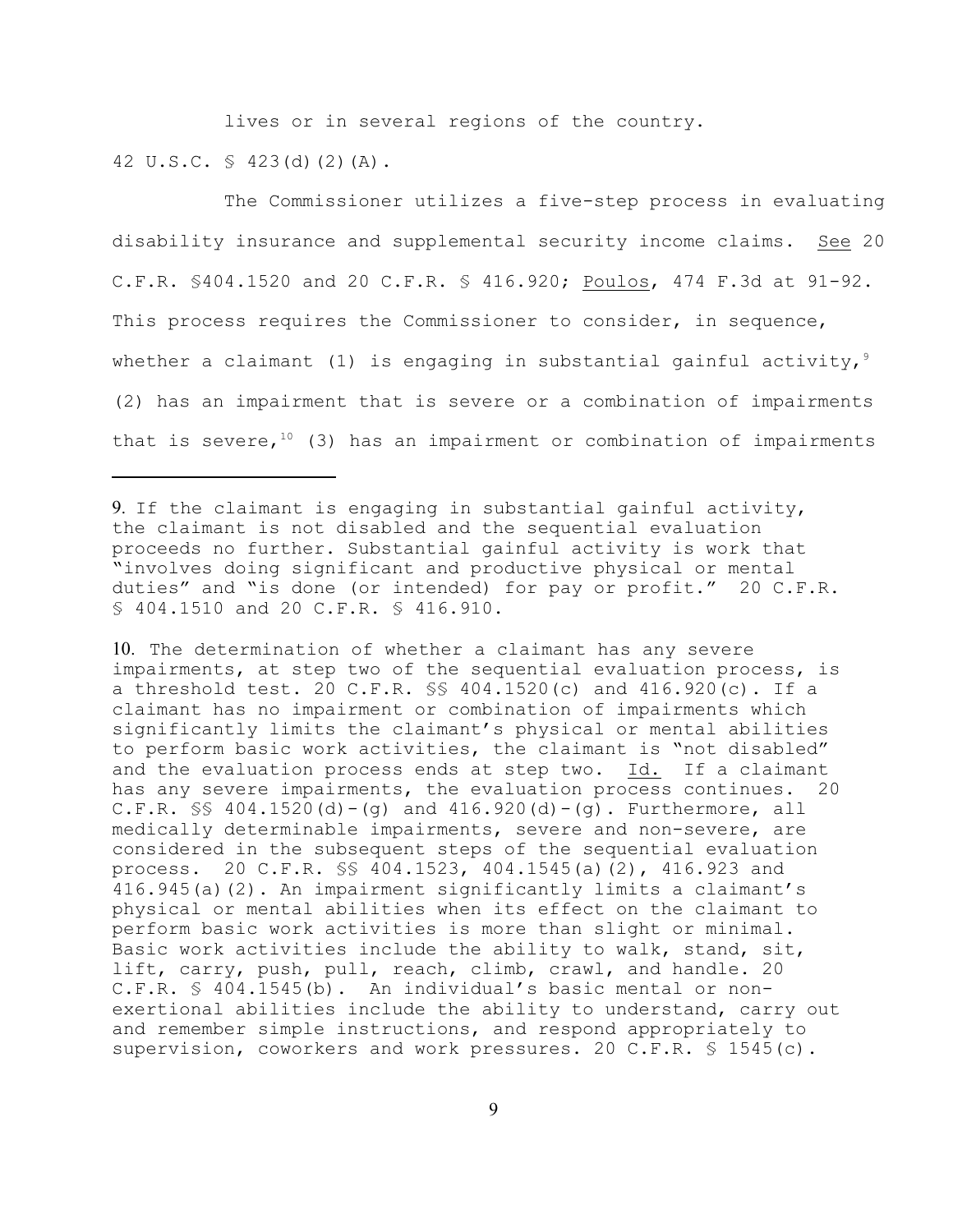that meets or equals the requirements of a listed impairment,  $11(4)$ has the residual functional capacity to return to his or her past work and (5) if not, whether he or she can perform other work in the national economy. Id. As part of step four the administrative law judge must determine the claimant's residual functional capacity.  $\mathtt{Id.}^{12}$ 

Residual functional capacity is the individual's maximum remaining ability to do sustained work activities in an ordinary work setting on a regular and continuing basis. See Social Security Ruling 96-8p, 61 Fed. Reg. 34475 (July 2, 1996). A regular and continuing basis contemplates full-time employment and is defined as eight hours a day, five days per week or other similar schedule. The residual functional capacity assessment must include a discussion of the individual's abilities.  $Id$ ; 20 C.F.R.  $\frac{10}{3}$  404.1545 and 416.945; Hartranft, 181 F.3d at 359 n.1 ("'Residual functional capacity' is defined as that which an individual is still able to do despite the limitations caused by his or her impairment(s).").

### **DISCUSSION**

The administrative law judge at step one of the sequential

<sup>11.</sup> If the claimant has an impairment or combination of impairments that meets or equals a listed impairment, the claimant is disabled. If the claimant does not have an impairment or combination of impairments that meets or equals a listed impairment, the sequential evaluation process proceeds to the next step.

<sup>12.</sup> If the claimant has the residual functional capacity to do his or her past relevant work, the claimant is not disabled.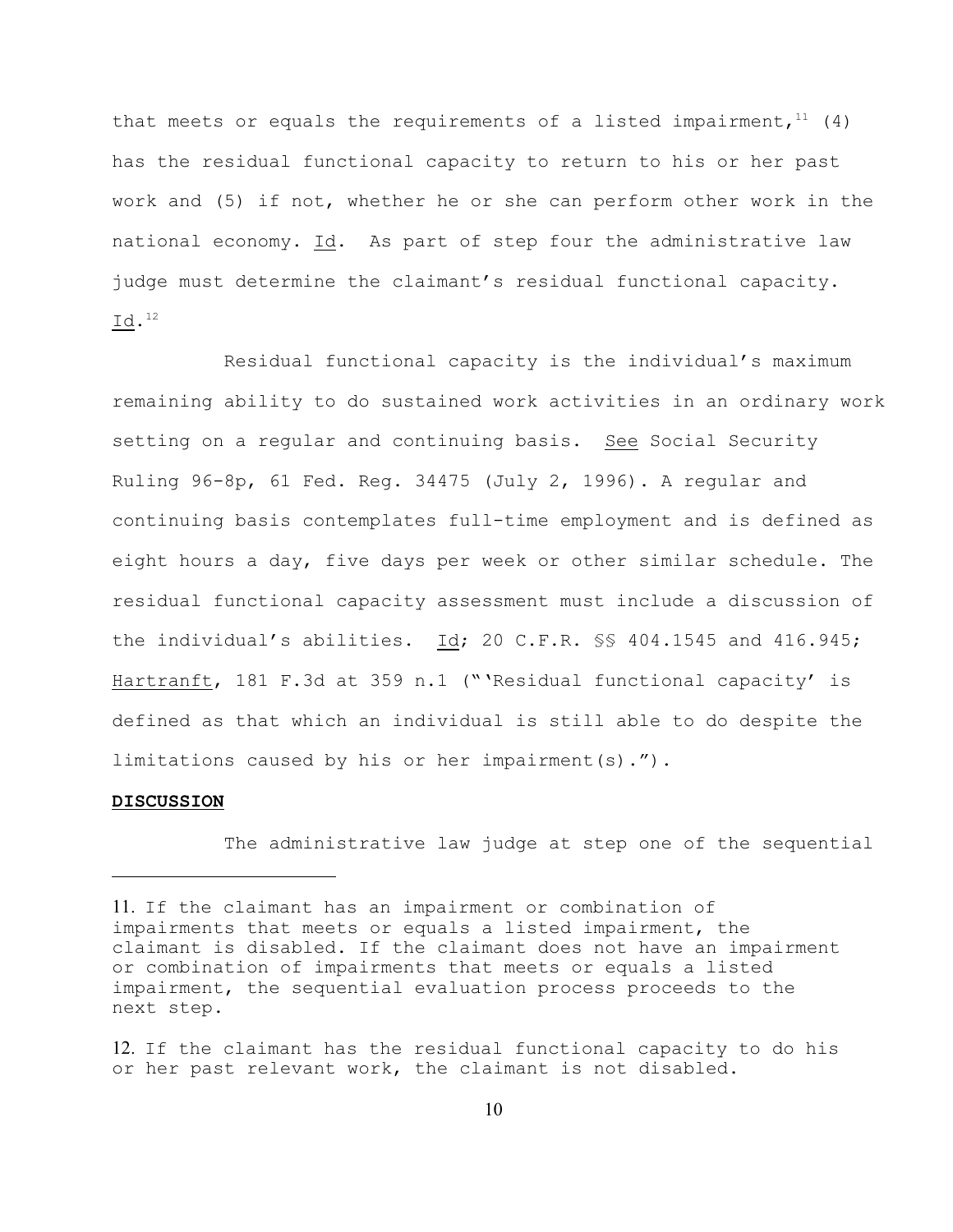evaluation process found that Schlagle had not engaged in substantial gainful work activity since September 13, 2007, the alleged disability onset date. Tr. 15. The administrative law judge noted that "[a] printout of [Schlagle's] earnings record shows that her last reported wages were in calendar year 2005 in the amount of \$13,810.75 . . . and the claimant's hearing testimony revealed that she has not worked since [that] time." Id.

At step two of the sequential evaluation process, the administrative law judge found that Schlagle had the following severe impairments: "chronic back pain, degenerative disc disease in her lumbar spine<sup>13</sup> and depressive disorder not otherwise specified."  $Tr$ .

<sup>13.</sup> A vertebra consists of several elements, including the vertebral body (which is the anterior portion of the vertebra), pedicles, laminae and the transverse processes. The vertebral body is the largest part of the vertebra and is somewhat oval shaped. The pedicles are two short processes made of bone that protrude from the back of the vertebral body. The laminae are two broad plates extending dorsally and medially from the pedicles and fusing to complete the vertebral arch (which is the posterior portion of the vertebra) and encloses the spinal cord. On an axial view of the vertebra, the transverse processes are two somewhat wing-like structures that extend on both sides of the vertebral body from the point where the laminae join the pedicles. The transverse processes serve for the attachment of ligaments and muscles. The endplates are the top and bottom portions of a vertebral body that come in direct contact with the intervertebral discs.

Discogenic disease or degenerative disc disease is disease or degeneration of the intervertebral discs. The intervertebral discs, the soft cushions between the 24 bony vertebral bodies, have a tough outer layer and an inner core composed of a gelatinlike substance, the nucleus pulposus. The outer layer of an intervertebral disc is called the annulus fibrosus. A bulge (protrusion) is where the annulus of the disc extends beyond the perimeter of the vertebral bodies. A herniation is where the nucleus pulposus goes beyond its normal boundary into the annulus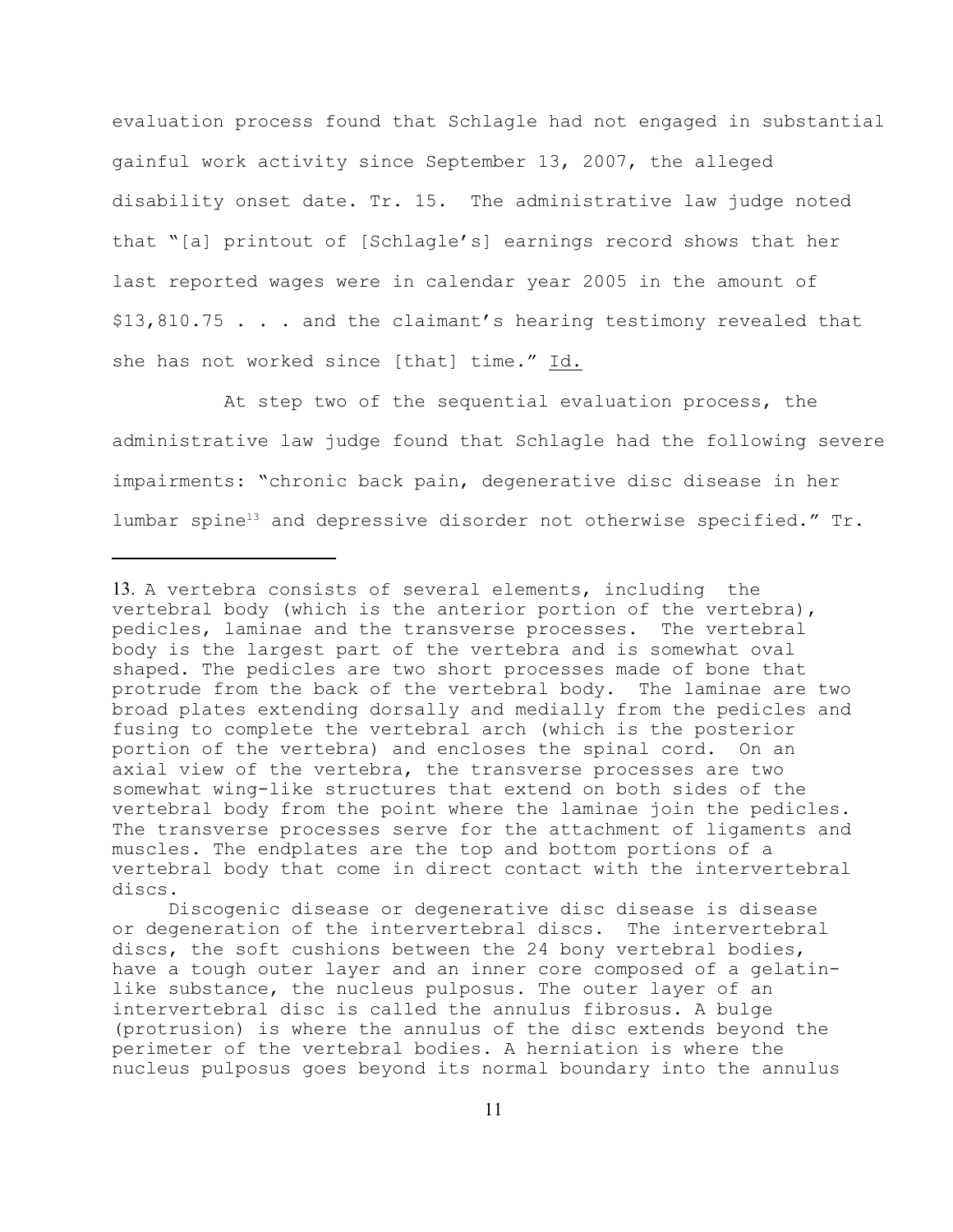and presses the annulus outward or ruptures the annulus. Such bulges(protrusions) and herniations if they contact nerve tissue can cause pain. Degenerative disc disease (discogenic disease) has been described as follows:

> As we age, the water and protein content of the cartilage of the body changes. This change results in weaker, more fragile and thin cartilage. Because both the discs and the joints that stack the vertebrae (facet joints) are partly composed of cartilage, these areas are subject to wear and tear over time (degenerative changes). The gradual deterioration of the disc between the vertebrae is referred to as degenerative disc disease. . . Wear of the facet cartilage and the bony changes of the adjacent joint is referred to as degenerative facet joint disease or osteoarthritis of the spine. Trauma injury to the spine can also lead to degenerative disc disease.

> Degeneration of the disc is medically referred to as spondylosis. Spondylosis can be noted on x-ray tests or MRI scanning of the spine as a narrowing of the normal "disc space" between the adjacent vertebrae.

> Degeneration of the disc tissue makes the disc more susceptible to herniation. Degeneration of the disc can cause local pain in the affected area. Any level of the spine can be affected by disc degeneration. When disc degeneration affects the spine of the neck, it is referred to as cervical disc disease. When the mid-back is affected, the condition is referred to as thoracic disc disease. Disc degeneration that affects the lumbar spine can cause chronic low back pain (referred to as lumbago) or irritation of a spinal nerve to cause pain radiating down the leg (sciatica). Lumbago causes pain localized to the low back and is common in older people. Degenerative arthritis (osteoarthritis) of the facet joints is also a cause of localized lumbar pain that can be detected with plain x-ray testing is also a cause of localized lumbar pain. The pain from degenerative disc disease of the spine is usually treated conservatively with intermittent heat, rest, rehabilitative exercises, and medications to relieve pain, muscle spasms, and inflammation.

William C. Shiel, Jr., M.D., Degenerative Disc Disease and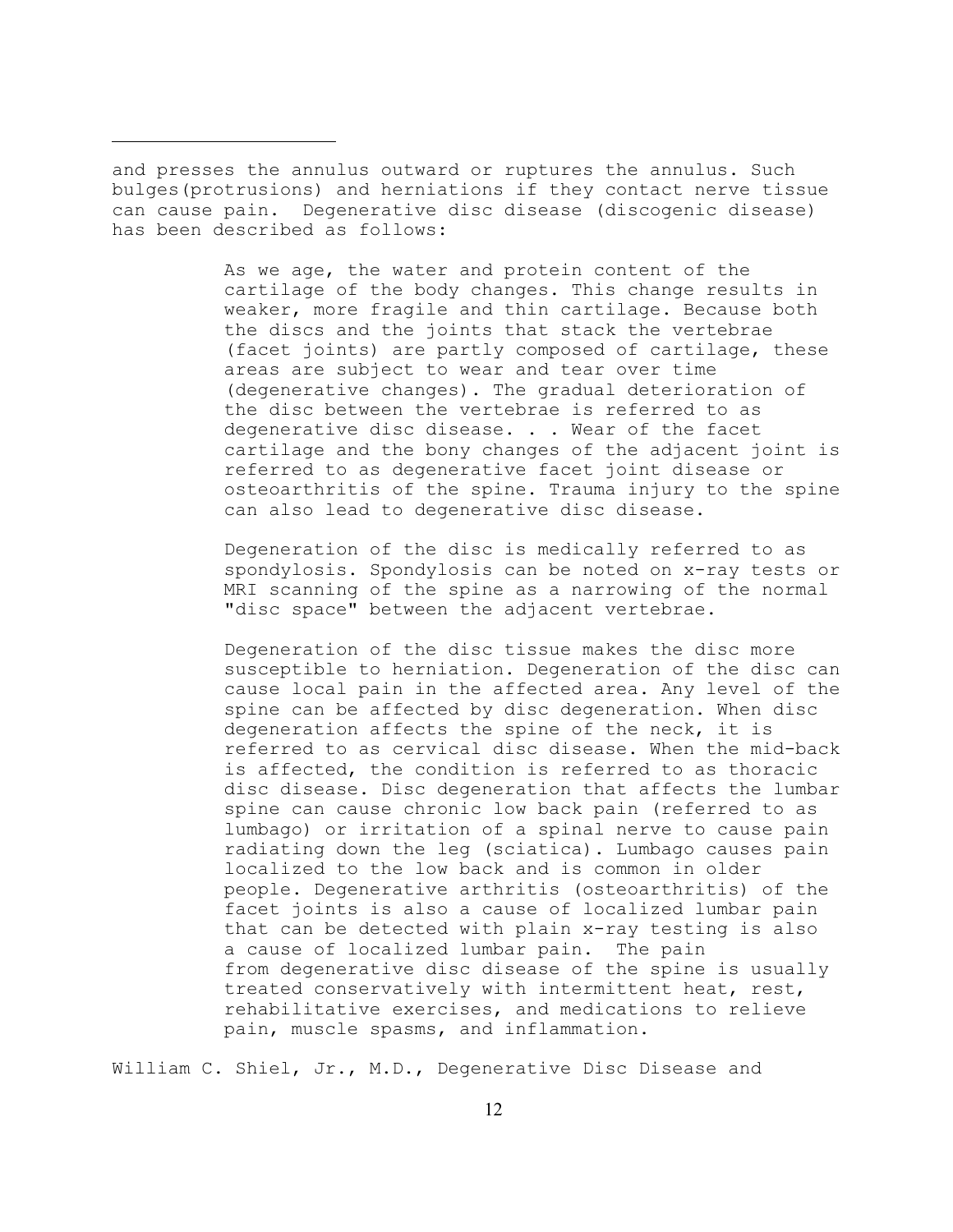At step three of the sequential evaluation process the administrative law judge found that Schlagle's impairments did not individually or in combination meet or equal a listed impairment. Id.

At step four of the sequential evaluation process the administrative law judge found that Schlagle could not perform her prior relevant work as a certified nursing assistant but that she had the "residual functional capacity to lift up to 10 pounds, stand and walk 4 hours in an 8-hour workday and sit about 6 hours in an 8 hour workday. She may occasionally use ramps and climb stairs but should never climb ladders, ropes or scaffolds. She could occasionally balance, stoop, kneel, crouch and crawl. She must avoid concentrated exposure to extreme cold, humidity, vibration, fumes, odors, dust, gases, poor ventilation, hazardous machinery and unprotected heights. She is limited to occupations requiring no more than simple, routine, repetitive tasks not performed in a fast-paced production environment and involving only simple, work-related decision[s], and in general relatively few workplace changes." Tr. 16-19. In setting this residual functional capacity, the administrative law judge relied on the opinion of Elizabeth Kamenar, M.D., who reviewed Schlagle's medical records on behalf of the Bureau

16.

Sciatica, MedicineNet.com, http://www.medicinenet. com/degenerativedisc/page2.htm (Last accessed March 14, 2012). Degenerative disc disease is considered part of the normal aging process. Id.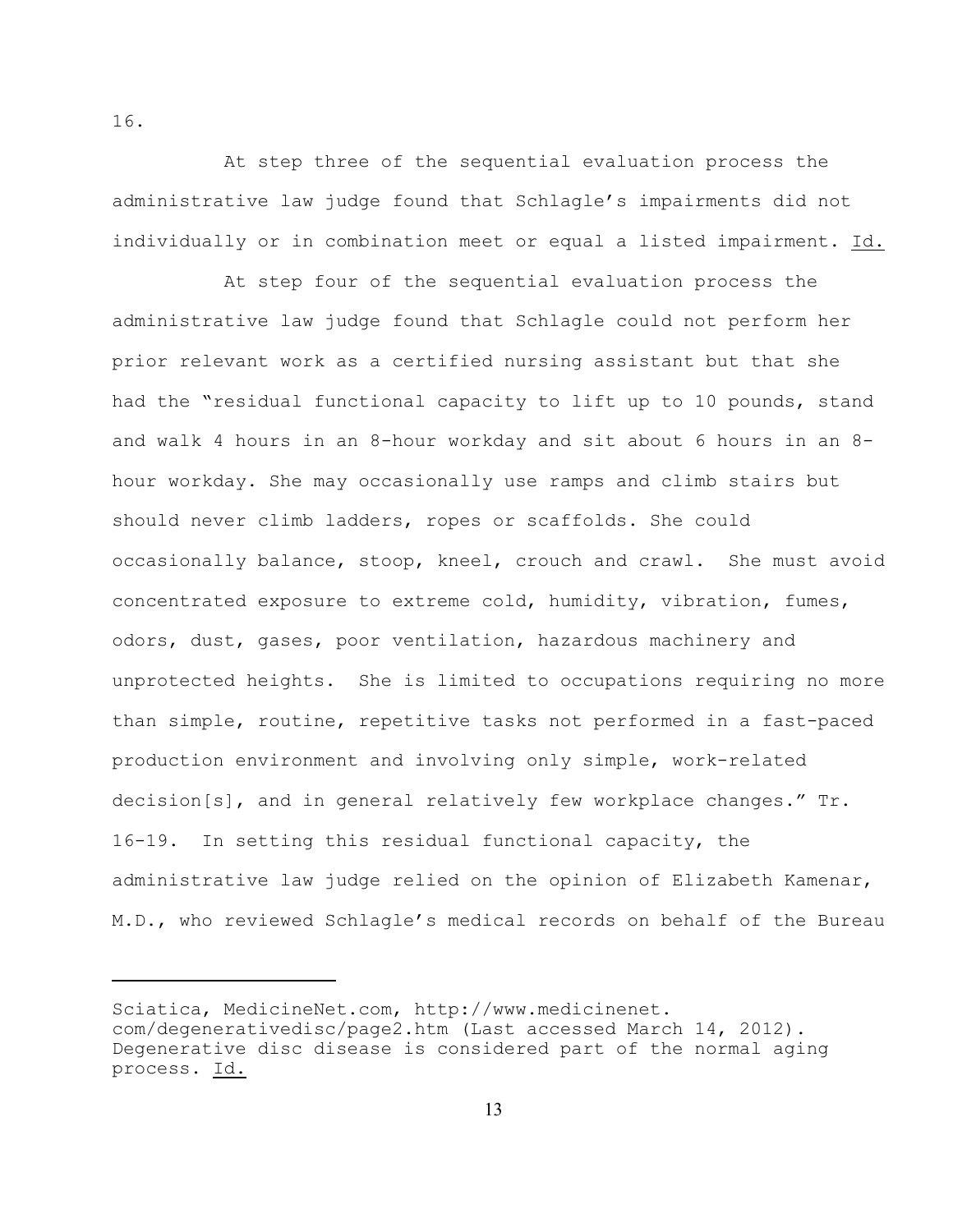of Disability Determination. Tr. 192-198. Dr. Kamenar concluded that Schlagle had the physical exertional abilities to engage in a limited range of light work consistent with the administrative law judge's determination. $14$  Id.

The administrative record in this case is 381 pages in length, primarily consisting of medical and vocational records. Schlagle argues that the administrative law judge failed to properly evaluate the medical evidence and her subjective complaints.

We have thoroughly reviewed the record in this case and find no merit in Schlagle's arguments. The administrative law judge did an adequate job of reviewing Schlagle's vocational history and medical records in his decision. Tr. 13-20. Furthermore, the brief submitted by the Commissioner thoroughly reviews the medical and vocational evidence in this case. Doc. 7, Brief of Defendant. Because the administrative law judge adequately reviewed the medical evidence in his decision we will only comment on a few items.

Initially we will note that the administrative law judge rejected the opinions of Raymond J. Kraynak, D.O., and Mahmood Nasir,

<sup>14.</sup> The administrative law judge actually imposed additional limitations/requirements which Dr. Kamenar did not find necessary. The administrative law judge found that Schlagle could only perform a limited range of sedentary work. This was appropriate in light of the regulation which state that if a individual can perform light work he or she also can perform sedentary work. 20 C.F.R. §§ 404.1567(b) and 416.967(b).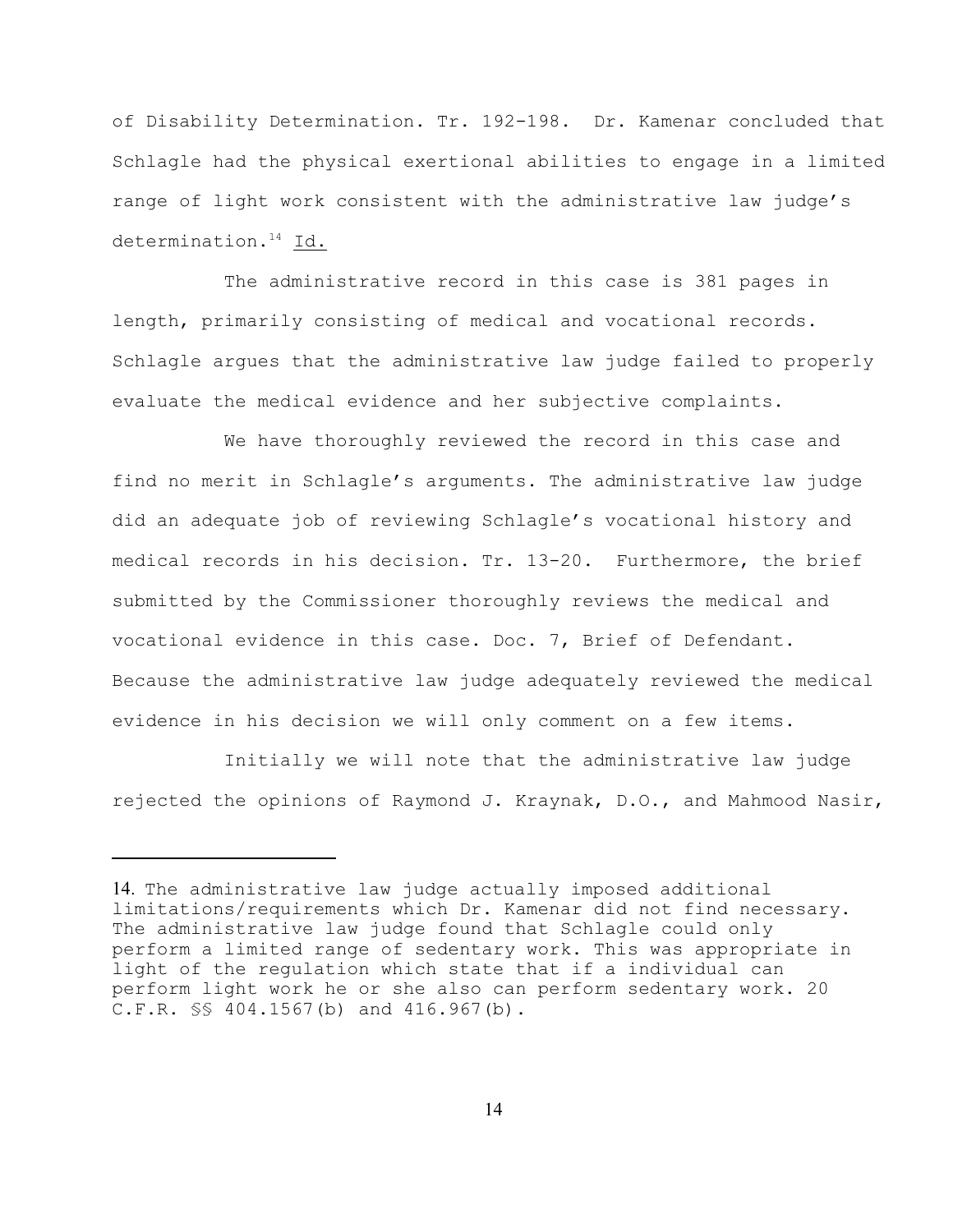M.D., Schlagle's treating physicians. The opinions of those two physicians support a finding of total disability. However, we are satisfied that the administrative law judge gave an adequate explanation for rejecting the opinions of the treating physicians. From our review of the administrative record there is a total lack of objective radiological and electrodiagnostic medical findings supporting the treating physicians' opinions.

Schlagle alleged that she suffered a work-related injury to her low back on August 28, 2005. Tr. 172. At the time of the incident Schlagle was living and working as a certified nursing assistant in the state of Ohio. After this incident, Schlagle on September 7, 2005, commenced chiropractic treatment with Maziar Nejadfard, D.C., located in Vermilion, Ohio. Tr. 374. Subsequently, Schlagle had an MRI of the lumbar spine performed on October 18, 2005. Tr. 290 and 374. The MRI revealed the following: "The anatomic alignment of the vertebral bodies is normal. The vertebral body heights and marrow signal are normal. There are no findings that suggest an occult fracture. There is no anterior, extradural<sup>15</sup> defect that causes significant central canal, lateral recess or neural foramen impingement." Tr. 290-291 and 332. The MRI was interpreted by Joseph A. Schoenberger, M.D., a radiologist. Id.

<sup>15.</sup> Extradural is defined as "situated or occurring outside the dura mater." Dorland's Illustrated Medical Dictionary, 598 (27<sup>th</sup> Ed. 1988). The dura mater is defined as "the outer most, toughest, and most fibrous of the three membranes (meninges) covering the brain and spinal cord[.]" Id. at 514.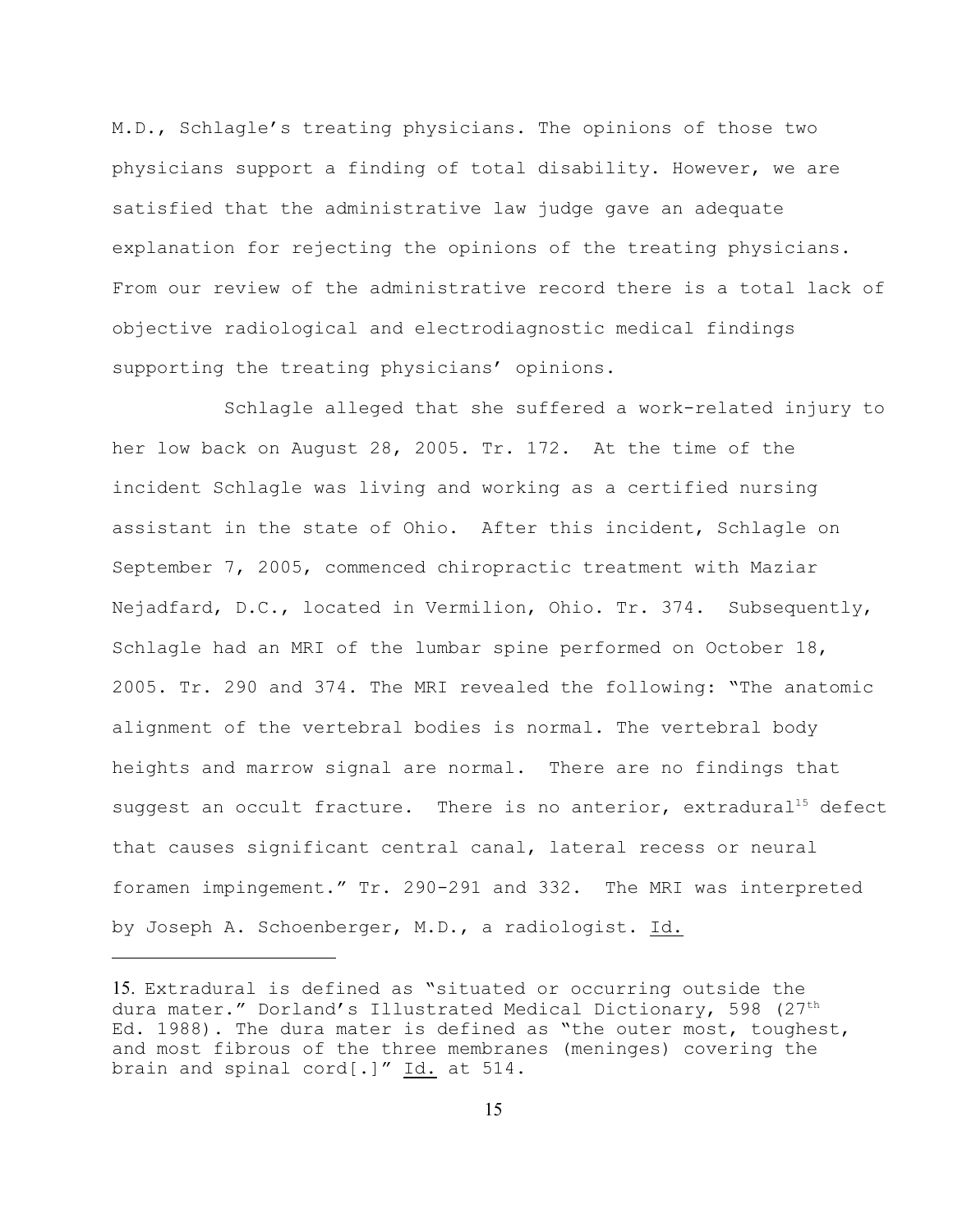For some reason in or about June, 2006, Dr. Schoenberger was asked to review the MRI again by either Dr. Nejadfard or Joseph Carter, one of Schlagle's primary care physician, located in Breckville, Ohio. Tr. 290. Schlagle moved to Pennsylvania in or about June, 2006. As a result of reviewing the MRI scan a second time, Dr. Schoenberger was more blunt in his interpretation of the MRI. Id. He stated as follows: "At the request of the referring clinician, examination was reviewed again. The lumbar spine MRI is unremarkable, though there may be very early minimal loss of T2 signal in the L4-5 intervertebral disc.<sup>16</sup> However, no disc protrusions, bulges or herniations are evident." Id. (Emphasis added.)

On September 12, 2006, Schlagle had a second MRI of the lumbar spine performed at the request of Dr. Kraynak. Tr. 163. The findings of that MRI were as follows: "There is partial dessication of the L4-5 disc without narrowing of the disc.<sup>17</sup> There is subtle disc bulging. There is probably some very subtle disc bulging in the T12-

<sup>16.</sup> "[M]inimal loss of T2 signal" suggests disc dessication. See, footnote 17, *infra*; MRI of the Spine, Duke Orthopaedics, Wheeless' Textbook of Orthopaedics, http://www.wheelessonline. com/ortho/mri of the spine (Last accessed March 15, 2012).

<sup>17.</sup> Disc dessication is when there is loss of water content or moisture in the discs, i.e., a dehydration of the discs. When the discs dehydrate they become rigid and are more susceptible to injury, including tears in the annulus and disc herniation. Dehydration also can cause a narrowing (a decrease in height) of the discs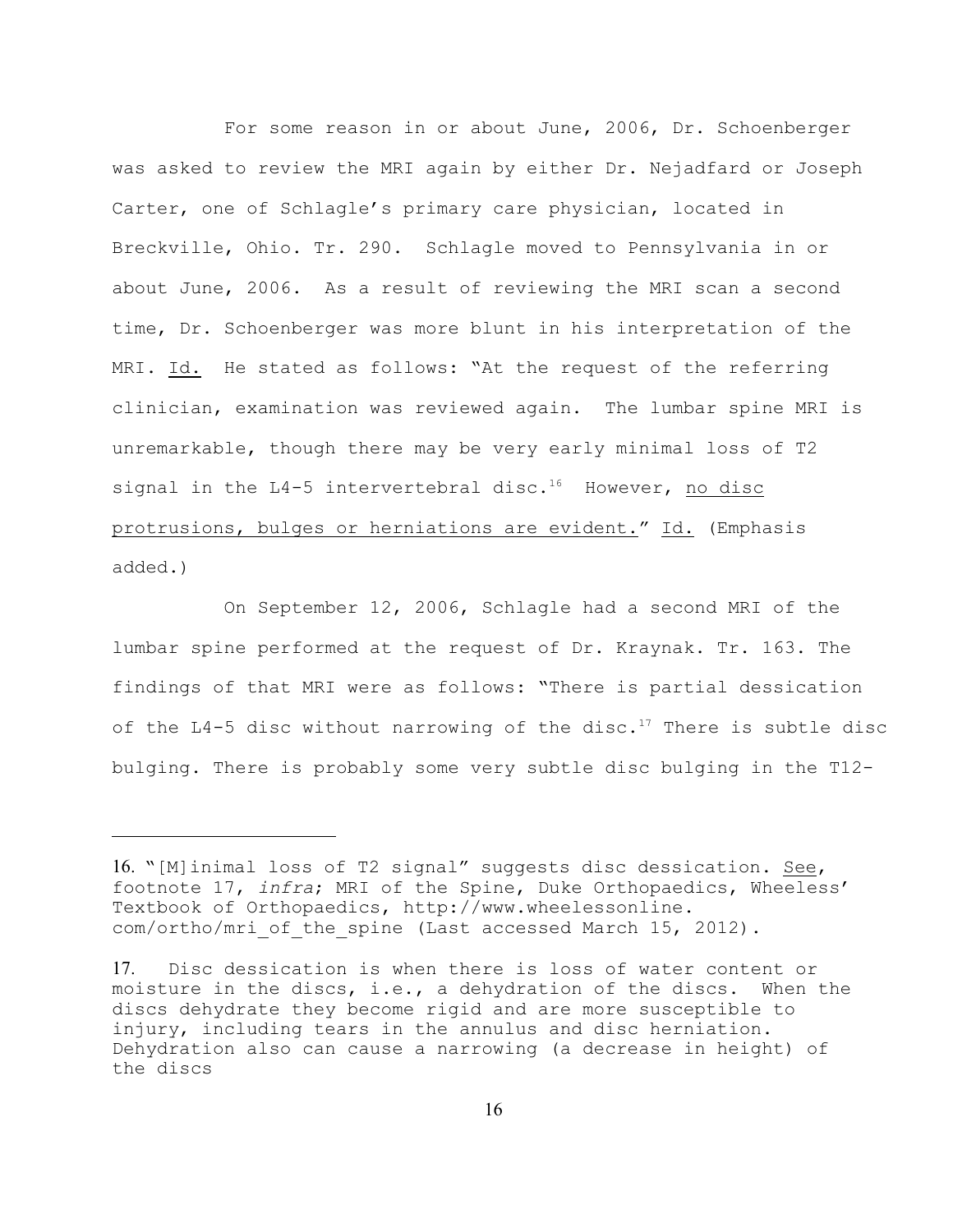L1 and L1-2 discs as well. No deformity of the conus is seen.<sup>18</sup> No compromise of the spinal canal or neural foramen is identified. No disc protrusions or extrusions are seen. The sagittal images do suggest a mild scoliosis. $1^{19}$  Id.

Dr. Kraynak referred Schlagle to Maria L. Vivino, M.D., for a second opinion regarding Schlagle's low back pain. Tr. 175. On March 3, 2007, Schlagle told Dr. Vivino that on the date of the work injury she was "standing by [a] nursing home resident with her knees slightly bent when the resident suddenly aimed a punch towards her left breast. To avoid the intended punch, she shifted her trunk to the right, As soon as she did the latter maneuver, she immediately experienced a pull over the right side of her lower back and subsequently a constant sharp burning pain[.]" Tr. 175. Dr. Vivino in the report of her examination of Schlagle stated that electromyography and nerve conduction velocity (EMG/NCV) studies performed in October, 2006, were unremarkable. Tr. 176. After conducting a physical examination of Schlagle, Dr. Vivino's impression was that Schlagle suffered from chronic low back pain radiating to the lower extremity of an unknown etiology but likely musculoskeletal; bilateral sacroiliitis; she could not rule out

<sup>18.</sup> The "conus medullaris" is "the cone-shaped lower end of the spinal cord, at the level of the upper lumbar vertebrae[.]" Dorland's Illustrated Medical Dictionary, 378 (27<sup>th</sup> Ed. 1988).

<sup>19.</sup> Scoliosis is defined as "an appreciable lateral deviation in the normally straight vertical line of the spine." Dorland's Illustrated Medical Dictionary, 1497 (27<sup>th</sup> Ed. 1988).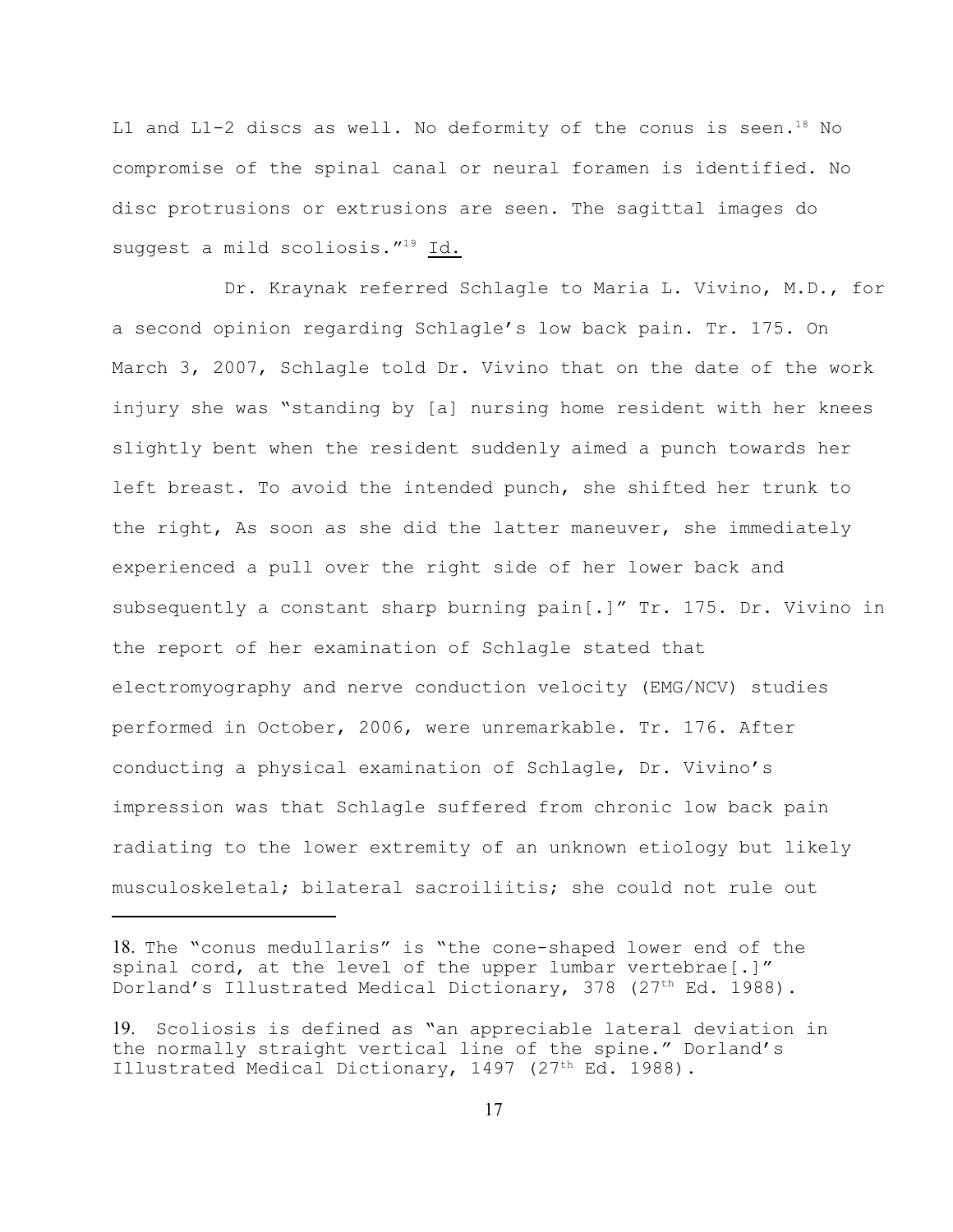sciatica; right lower extremity paresthesia in the L5-S1 distribution but with no evidence of lumbosacral radiculopathy on EMG/NCV studies; and intermittent bowel and bladder incontinence of unknown etiology. Tr. 178.

In a letter dated September 17, 2008, to Schlagle's attorney, Dr. Nasir stated as follows: "The MRI of the lumbar spine reveals a partial desiccation of the L4-L5 disc with subtle disc bulging. She also has disc bulging at T12-L1 and L1-L2. Her lower EMG was normal. Her treatment consists of [by mouth] narcotic analgesia and intermittent paravertebral facet joint nerve blocks, which result in pain relief. She is seen in the office every eight weeks to three months for evaluation. She is currently taking Neurontin, Dilaudid and Lidoderm Patch for her chronic back pain." Tr. 274. Dr. Nasir as previously stated was of the opinion that Schlagle was totally disabled. Id.

The record reveals that Dr. Kraynak treated Schlagle with narcotic pain medications and that Dr. Nasir administered numerous epidural steroid injections. There is no indication that either physician recommended more invasive treatment, such as lumbar back surgery.

The opinions of the treating physicians appear to be primarily based on Schlagle's subjective complaints. There were some positive straight leg raise tests. However, as noted radiographs did not confirm any disc herniations or neural foraminal narrowing.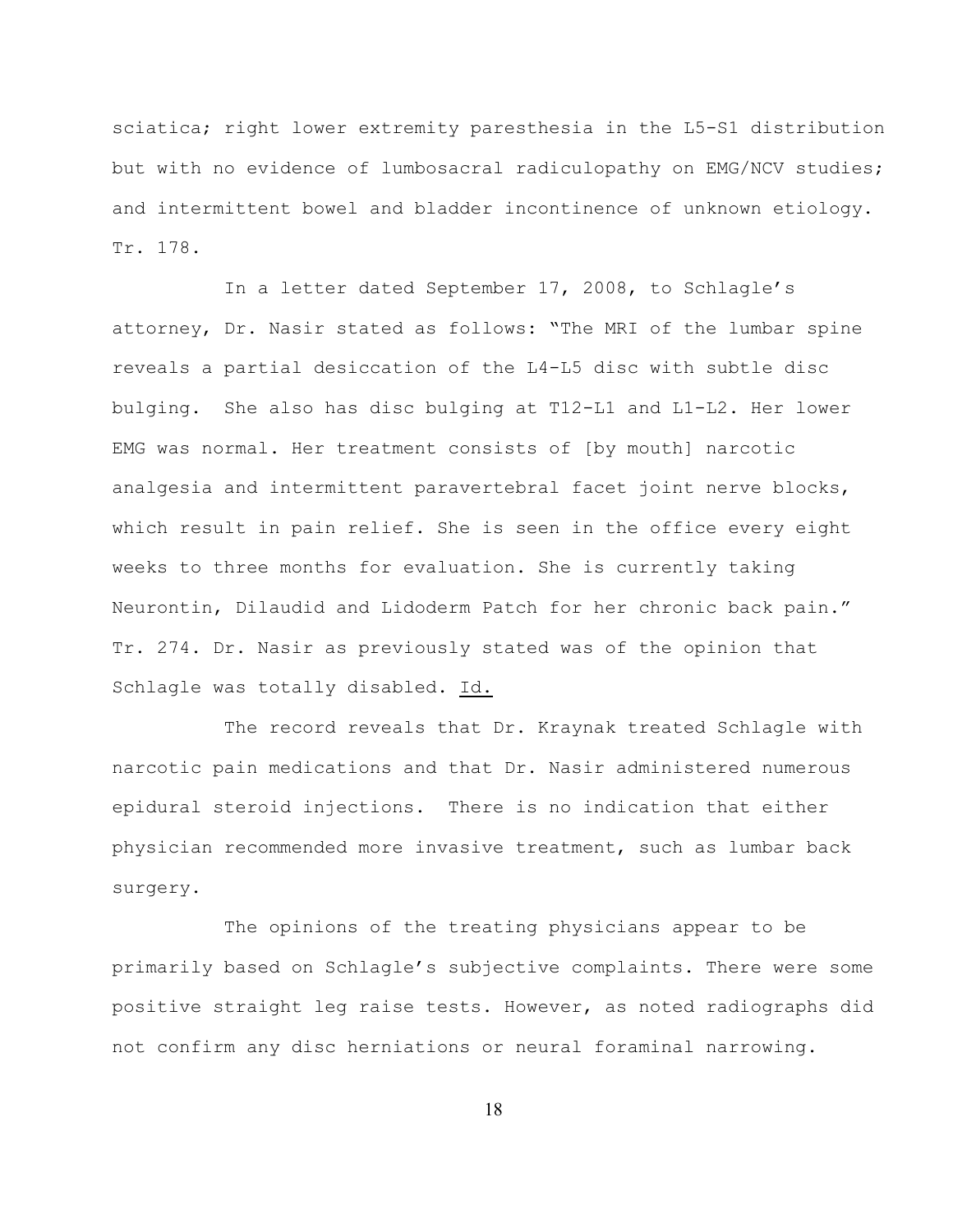In finding that Schlagle was not disabled, the administrative law judge as stated above relied on the opinions of the state agency psychologist and the state agency physician, who reviewed Schlagle's medical records. The administrative law judge's reliance on those opinions was appropriate. See Chandler v. Commissioner of Soc. Sec., F.3d. , 2011 WL 6062067 at \*4 (3d Cir. Dec. 7. 2011) ("Having found that the [state agency physician's] report was properly considered by the ALJ, we readily conclude that the ALJ's decision was supported by substantial evidence[.]").

 The administrative law judge appropriately took into account Schlagle's physical and mental limitations in the residual functional capacity assessment.

 The administrative law judge observed Schlagle testify and determined that her statements concerning the intensity, persistence and limiting effects of her symptoms were not credible to the extent that they were inconsistent with the ability to perform a limited range of unskilled, sedentary work. Tr. 18. The administrative law judge was not required to accept Schlagle's claims regarding her physical and mental limitations. See Van Horn v. Schweiker, 717 F.2d 871, 873 (3d Cir. 1983)(providing that credibility determinations as to a claimant's testimony regarding the claimant's limitations are for the administrative law judge to make). It is well-established that "an [administrative law judge's] findings based on the credibility of the applicant are to be accorded great weight and